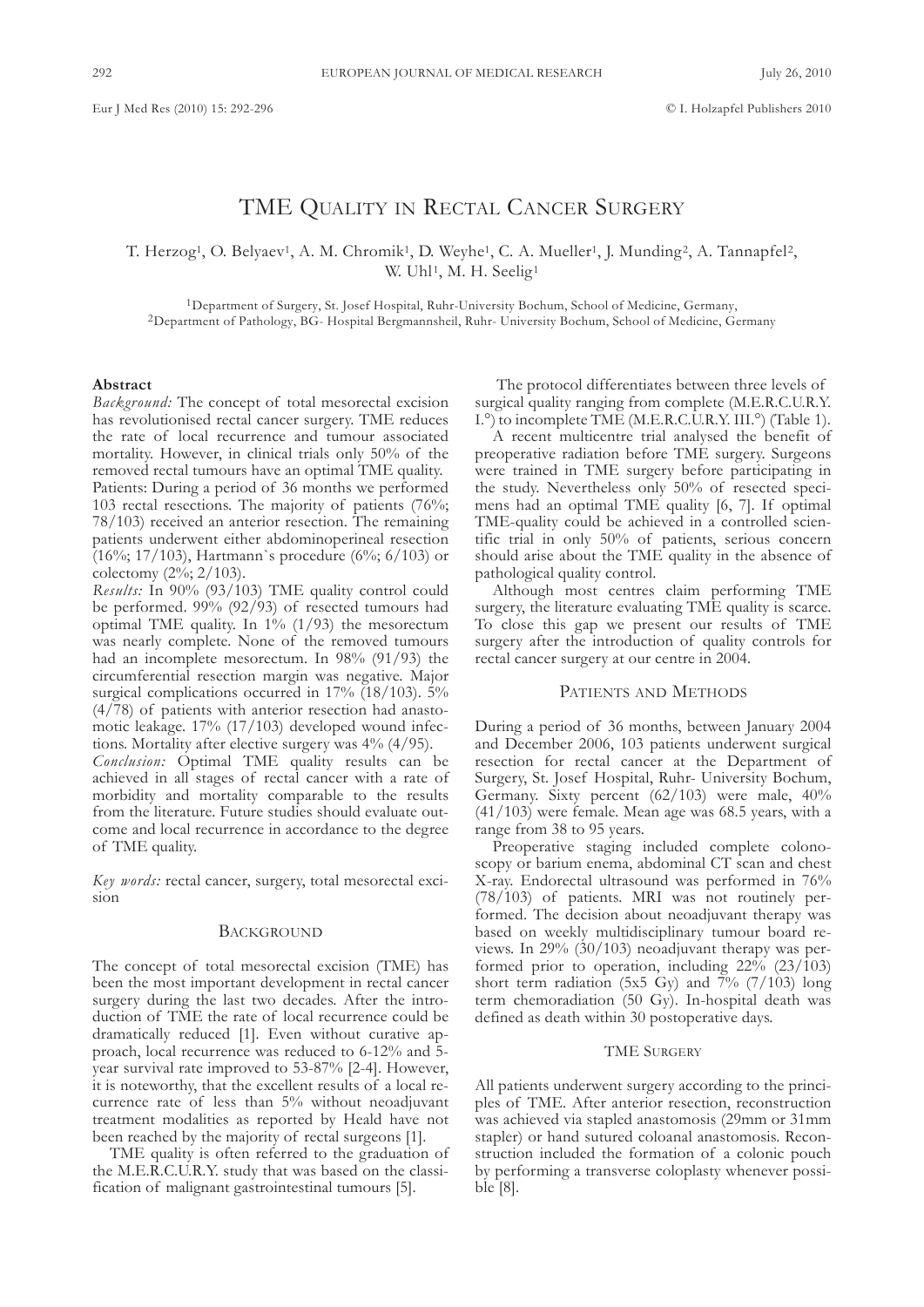| M.E.R.C.U.R.Y. I <sup>o</sup>  | Complete        | Mesorectum<br>Defects<br>Coning<br><b>CRM</b> | Smooth, intact<br>Not deeper than 5mm<br>No coning<br>Smooth, regular              |
|--------------------------------|-----------------|-----------------------------------------------|------------------------------------------------------------------------------------|
| M.E.R.C.U.R.Y. II <sup>o</sup> | Nearly complete | Mesorectum<br>Defects<br>Coning<br><b>CRM</b> | Moderate bulk, irregular<br>No visible muscularis propria<br>Moderate<br>Irregular |
| M.E.R.C.U.R.Y. III°            | Incomplete      | Mesorectum<br>Defects<br>Coning<br><b>CRM</b> | Little bulk<br>Down onto muscularis propria<br>Yes<br>Irregular                    |

*Table 1.* Quality of mesorectal excision according to M.E.R.C.U.R.Y. criteria [5].

*Table 2.* Major complications after surgery for rectal cancer.

| Surgical complications<br>$(n=18)$ | Anastomotic leakage<br>Wound dehiscence<br>Intraabdominal abscess<br>Bleeding<br>Hartmann's stump leakage<br>Ureter injury | 2<br>3 | $5\%$<br>$4\%$<br>$4\%$<br>$2\%$<br>50%<br>$1\%$ |  |
|------------------------------------|----------------------------------------------------------------------------------------------------------------------------|--------|--------------------------------------------------|--|
| General complications<br>$(n=7)$   | Pneumonia<br>Stroke<br>Myocardial infarction                                                                               |        | $5\%$<br>$1\%$<br>$1\%$                          |  |

## TME QUALITY

Histopathological examination was performed according to the protocol of Quirke et al. [9]. The quality of the surgical resections was first judged by macroscopic assessment of the specimens' surface. after fixation, staining and slicing, the completeness of the mesorectum was judged by microscopic investigation. Tumour type, T-Stage and N-Stage were documented for the purposes of the study. Further recording included proximal, distal and circumferential resection margins, tumour size and histopathological grading. The quality of the mesorectum was then determined according to the M.E.R.C.U.R.Y. study guidelines by two different pathologists (Table 1).

#### **RESULTS**

#### OPERaTIvE RESulTS

Ninetynine percent  $(102/103)$  of the removed tumours were adenocarcionomas of the rectum. One patient with malignant melanoma of the anus had abdominoperineal resection. 8% (8/103) of patients needed urgent surgery secondary to ileus (3%; 3/103) or perforation of rectal carcinoma (5%; 5/103). In 76% (78/103) an anterior resection was performed, 6% underwent (6/103) Hartmann`s operation and  $2\%$  (2/103) had a colectomy. In 16% (17/103) of cases an abdominoperineal resection was performed. These patients either had local recurrence of rectal cancer, a tumour less than 2 cm from the anal verge, sphincter infiltration, sphincter insufficiency or malignant melanoma of the anus.

Major surgical complications occurred in 17% (18/103) of patients, including anastomotic leakage, wound dehiscence, intra-abdominal abscess formation, postoperative haemorrhage and failure of the rectal remnant after Hartmann' operation. Major general complications occurred in  $7\%$  (7/103) including pneumonia, stroke and myocardial infarction (Table 2). Mortality after elective operations was  $4\%$  (4/95), while patients undergoing urgent surgery had a mortality rate of  $38\%$  (3/8), p= 0.026.

#### HISTOPaTHOlOgIcal RESulTS

In 90% (93/103) an evaluation of the quality of the mesorectum was possible. In 10% (10/103) quality analysis was impossible. 7 patients had local recurrence of rectal cancer and had already had rectal resection during prior surgery. 3 patients were part of another study which required immediate opening of the removed rectum for the collection of unfixed tumour biopsies from the removed tumour.

The analysis showed a complete mesorectum (M.E.R.c.u.R.y. I°) in 99% (92/93) of removed tumours. In  $1\%$  (1/93) the mesorectum was nearly complete (M.E.R.C.U.R.Y. II°), and none  $(0/93)$  of the removed tumours had an incomplete mesorectum (M.E.R.C.U.R.Y. III°). Macroscopic TME quality is shown in Figure 1.

In 98% (91/93) the circumferential resection margin was negative, showing no tumour infiltration at least 2 millimeters away from the lateral resection margin.

One patient requiring urgent surgery for perforated rectal cancer (uIcc tumour stage IIIc) had involvement of the lateral resection margin. The other patient with lateral resection margin involvement was operated after long term chemoradiation (UICC tumour stage IIIb).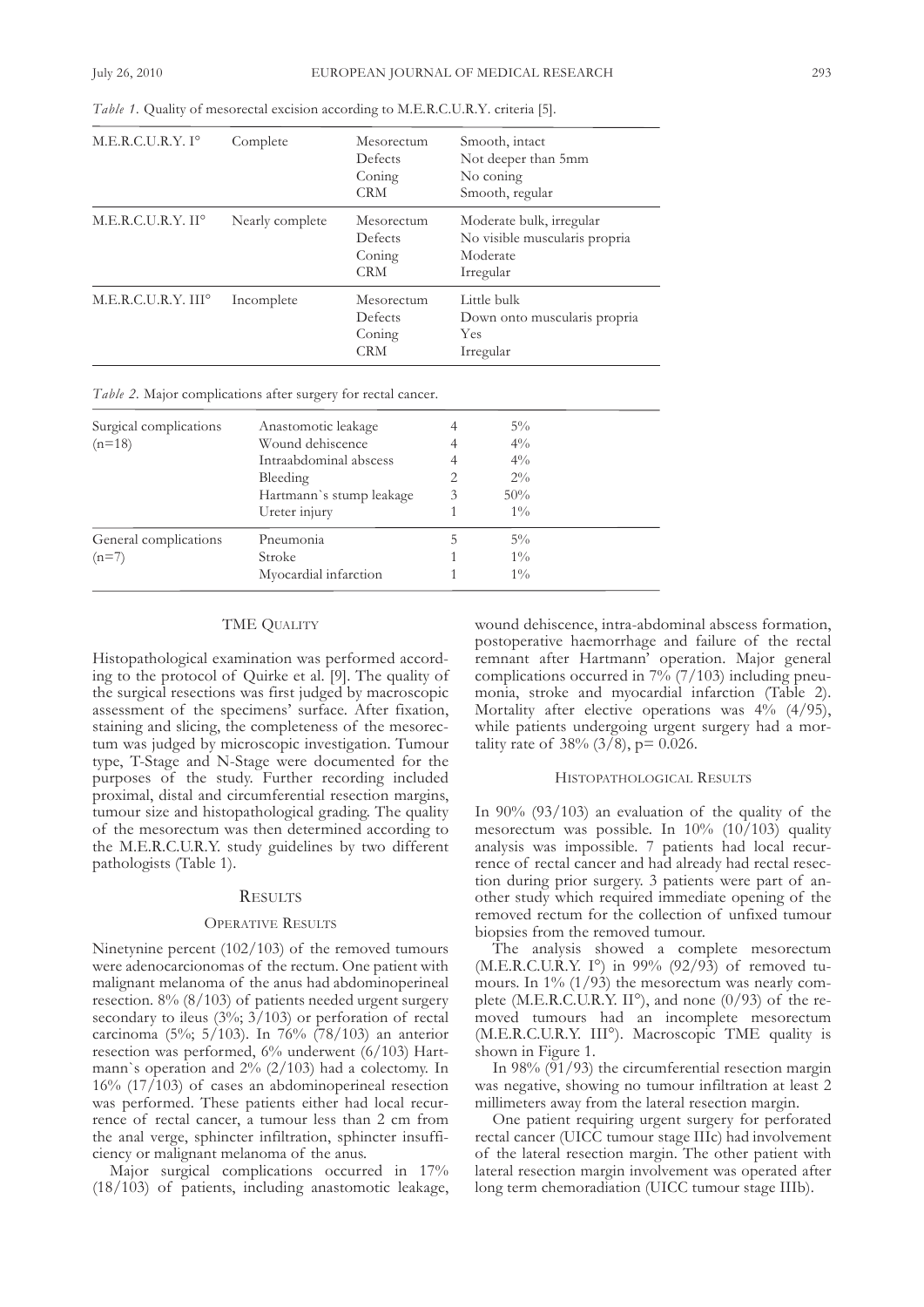

*Table* 3. UICC tumour stage; final histology (n = 103).

| Histological UICC tumour stage |           |               |  |  |  |
|--------------------------------|-----------|---------------|--|--|--|
|                                | $n = 103$ | $\frac{0}{0}$ |  |  |  |
| Stage I                        | 34        | 33%           |  |  |  |
| Stage IIa                      | 19        | 18%           |  |  |  |
| Stage IIb                      | 5         | $5\%$         |  |  |  |
| Stage IIIa                     | 8         | 8%            |  |  |  |
| Stage IIIb                     | 13        | 13%           |  |  |  |
| Stage IIIc                     | 15        | $14\%$        |  |  |  |
| Stage IV                       | 9         | $9\%$         |  |  |  |

Fifty percent (51/103) of patients were staged to have advanced rectal cancer  $($ > T2 or N+). Of those, 61% (31/51) received neoadjuvant radiation, while 39% (20/51) underwent operation without preoperative radiation. The reasons for primary operation without radiation in advanced stages of rectal cancer included recurrence of rectal cancer (7%; 7/103), suspected metastatic disease (9%; 9/103), urgent surgery (8%; 8/103), advanced age (2%; 2/103), severe co-morbidities (2%; 2/103), incompliance (1%; 1/103), other malignancy  $(1\%; 1/103)$  or combination of these.

The mean number of lymph nodes removed during the operation was 19 (range 4-47). Sixtysix percent of the removed tumours (68/103) had moderate differentiation, 17% (18/103) good differentiation and 9% (9/103) poor differentiation, while in  $1\%$  (1/103) an undifferentiated tumour was found. In  $7\%$  (7/103) of cases grading was not possible. Distant metastases were present in  $9\%$  (9/103), including 6 patients with hepatic metastases, 1 patient with pulmonary and hepatic metastases and two patients with metastases towards other organs. In 91% (94/103) patients had no distant metastases.

In 2% (2/103) of the cases a macroscopic residual tumour (R2) was present in the pelvis after resection. One of those patients had also a liver metastasis. In 98% (101/103) no residual tumour (R0) was left in situ. There was no case of microscopic residual tumour (R1).  $5\%$  (5/103) of the patients had overall R2 resection because of hepatic or pulmonary metastasis, while  $2\%$  (2/103) of the patients underwent simultaneous hepatic tumour resection resulting in R0 situation.

*Fig. 1.* Macroscopic high TME quality of an unfixed rectal resection specimen showing the intact mesorectum without defects on the surface. The cRM is regular and smooth.

Until May 2009 there has been one proven local recurrence. In November 2005 this patient had palliative rectal resection for a pT3b, pN2 (8/22), L1, V1, Pn1, pM1 (hepatic and pulmonary), G3, UICC-stage IV rectal cancer. The rectal cancer recurrence was diagnosed in May 2007.

## **DISCUSSION**

The prognosis of rectal cancer depends principally on tumour stage at the time of diagnosis, while local recurrence depends rather on surgical technique. In studies on colorectal cancer, survival is most important, but trials on rectal cancer also focus on local recurrence since local control also correlates with survival [10]. conventional resections for rectal cancer result in recurrence rates between 20% and 40% [11]. Patients receiving preoperative radiotherapy before conventional resection for rectal cancer still have recurrence rates between 28% and 37% [12,13].

TME has been shown to result in reduced local recurrence and better overall survival [1]. The rate of local recurrence is directly related to the technique of rectal cancer excision, which makes surgical technique the most important factor for patients' outcome. although TME is accepted in western countries as a standard principle of surgical treatment for rectal cancer the rate of local recurrence without radiotherapy varies between 3% and 18% [1,14].

kapiteijn and his group could show that short term preoperative radiotherapy reduced the rate of local recurrence [6]. This analysis suggests that radiotherapy is the key for the reduction of local recurrence. But the fact that best results for rectal cancer surgery were reported without radiotherapy by Heald who originally introduced the principle of TME makes it obvious that the surgeon plays a crucial rule for patients` prognosis. at a mean follow up of 4,2 years after curative resection for rectal cancer Heald reported a local recurrence rate of less than 3%. Overall survival after 115 rectal resections was 87% [1].

Two questions arise:

- 1. Is the variation in local control in studies related to the surgical quality of TME?
- 2. How can a good TME quality be assured?

although modern surgical treatment of colorectal cancer implies the operative principle of TME, data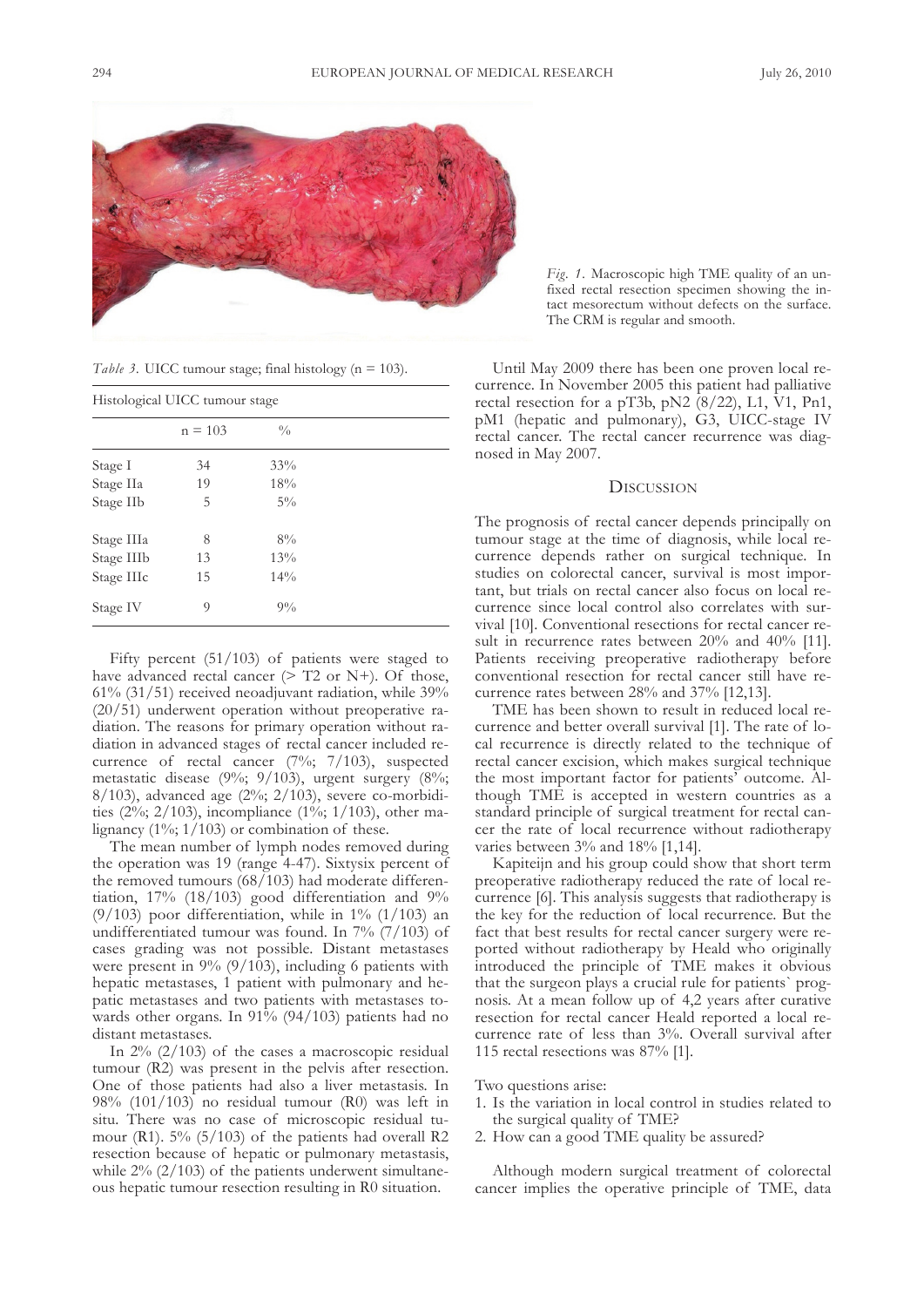on TME quality of resected specimen are rare. The few analyses existing have shown a high rate of incomplete mesorectal excisions.

Nagtegaal et al. analysed TME quality among a subgroup of patients from the Dutch TME trial. They found that only 57% had undergone complete mesorectal excision (M.E.R.C.U.R.Y. I°). Local and distant recurrence rate was significantly higher after incomplete TME [7].

These results were confirmed by Maslekar et al. They analysed local and overall recurrence in accordance to the quality of TME surgery. TME quality was optimal in 47%, 40% of patients had nearly complete TME, while 13% had incomplete TME. local recurrence was related to the quality of surgery. In patients with incomplete TME the rate of local recurrence was 41% (59% overall recurrence), in patients with nearly complete TME the rate of local recurrence was 6% (17% overall recurrence), while in patients with optimal TME surgery the rate of local recurrence was less than 2% (2% overall recurrence) [15].

a study from korea reported 75% optimal TME quality (M.E.R.C.U.R.Y. I°), but there were 12 patients with positive resection margins, which makes local recurrence likely to occur [16,17].

Hermanek and Heald also focused on the results of the rectal cancer study from the Netherlands. They showed that not the whole series of the Dutch trial did represent a standardized TME surgery since there was a high rate of incomplete mesorectal excisions for resectable rectal cancer [18]. The variation in local control therefore seems to be an indicator for differences in surgical quality of TME.

More evidence for the importance of surgical quality is the difference between multicentre trials and results from single institutions. Heald's excellent data were the result of a single person applying a new technique. The analysis from the Netherlands might have compaired excellent surgical quality with poorer quality from different institutions.

The role of the surgeon becomes even more obvious since objective analysis of the operative quality is possible by the evaluation of the quality of TME.

Therefore the documentation of TME quality by pathologists is essential to detect deficits in surgical technique. This may lead to better TME quality and seems to be an effective tool to improve operative results [19].

In our series we could demonstrate that optimal TME quality can be achieved with different operative procedures in any stage of rectal carcinoma. although we had a relatively high rate of abdominoperineal resections this did not increase the rate of incomplete TME.

Other institutions showed that optimal TME quality can be achieved by individual training after instruction by TME trained surgeons [20]. All operations except for urgent surgery were supervised by surgeons being experienced in TME surgery for several years.

During the whole study operations were performed by 7 different surgeons from our institution. There were two cases of resection with residual tumour in final histology. Both patients underwent urgent surgery for a T4 rectal carcinoma.

The introduction of TME surgery can be associated initially with higher rates of anastomotic leakage, but several studies showed that these findings would improve during the routine application of TME surgery [21-23]. During the time of our study there were 4 of 78 cases with a clinical apparent anastomotic leakage. None of these patients needed a reoperation. This might be a result of the routine diverting ileostomy at our institution [24].

An explanation for the high rate of Hartmann's stump leakage is that these were all urgent operations for perforated rectal cancer in patients requiring high dose catecholamines imparing wound healing. This fact may also be responsible for the high mortality rate after urgent surgery. Two patients died secondary to generalised peritonitis after Hartmann´s operation, the other patient died due to excessive liver metastases after urgent colectomy.

In our series the mean number of removed lymph nodes was 19 (range 4-47). This result is within the range required for rectal cancer surgery [25]. Patients with less than 12 lymph nodes removed during the operation either had a local recurrence of rectal cancer or had undergone neoadjuvant radiation.

Apart from TME quality another marker for mastery in rectal cancer surgery is the achievement of negative resection margins. Inadequate surgical resection with lateral tumour spread will result in a local recurrence [9,26]. a distance of more than 1 mm from the tumour to the border of resection is considered to be a negative margin, although a recent analysis reported a distance of 2 mm to be the limit [17].

There may be further discussion about the exact distance for negative resections margins, but the optimal technique to obtain free resection margins is total mesorectal excision since it has been shown that TME achieves a negative resection margin in up to 96% of resected specimen [20]. These results were confirmed by nagtegaal et al. They analysed the importance of TME to obtain free circumferential resection margins showing that in patients with positive cRM the rate of incomplete TME was 44% while in patients with negative cRM the rate of incomplete TME was only 11%. Furthermore lateral margin involvement was more likely to occur in advanced tumour stages than in tumours with positive lymph nodes. In UICC stage III with positive cRM secondary to incomplete mesorectal excision there were significantly more patients with lateral margin involvement, by the primary tumour than by positive lymph nodes.

In our series the rate of positive circumferential margins was 2%. Compared to the results from the literature ranging between 18% and 28% of resection margin involvement our findings reflect another effect of optimal TME surgery [7].

Taken both together, the accuracy of mesorectal excision and the analysis of circumferential resection margins are effective in predicting patients' prognosis.

Negative resection margins unfortunately do not only depend on surgical technique but on tumour size and tumour stage at the time of operation. Thus adequate staging prior to surgery is mandatory. Although radiotherapy has been shown to improve outcome for patients with resectable rectal cancer, subgroup analy